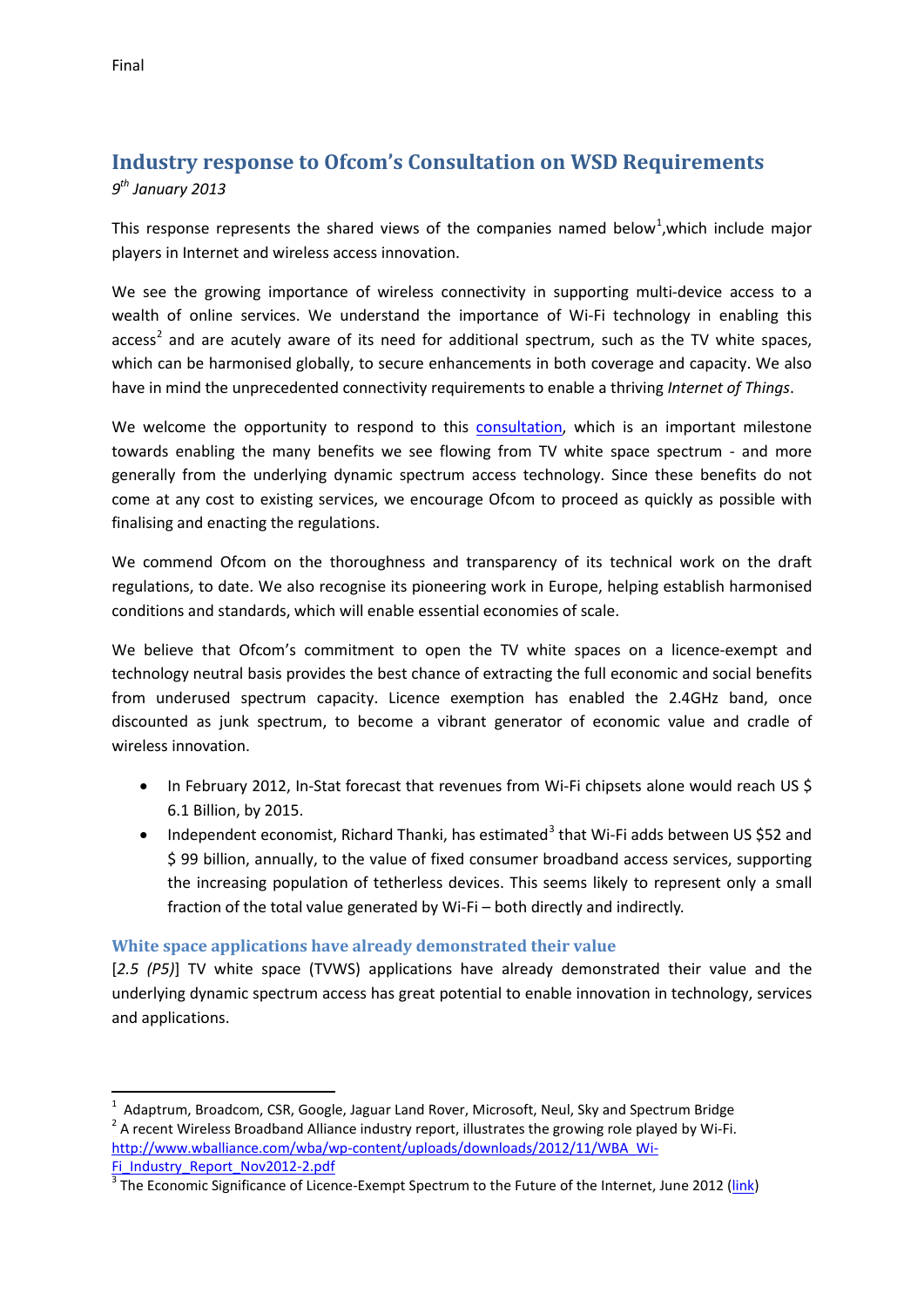- Commercial white space applications began in the US, early in 2012, with a number of radios and databases having been certified by the FCC:
	- o Adaptrum has significant commercial deployments of TVWS radios scheduled for 2013 and Spectrum Bridge has been operating a commercial database service since early 2012
	- o In the city of Wilmington, North Carolina, white space networks are assisting urban and rural connectivity requirements. For example, as well as providing more comprehensive broadband Internet coverage, white spaces networks are enabling public premises to be protected more efficiently and Environment quality to be monitored more comprehensively.
- [*2.7 (p6)*]Applications have already gone well beyond the 'suggested' stage, with major trials of broadband, machine-to-machine and other applications:
	- o In Bute, Cambridge and Singapore, white spaces networks have been used to provide broadband access in rural as well as urban areas
	- o Mine safety and efficiency is being enhanced by communication systems that benefit from the greater propagation offered by TV white spaces (compared with the higher frequency bands traditionally available for licence-exempt deployments)
	- o A [trial](http://www.tenet.ac.za/about-us/the-cape-town-tv-white-spaces-trial) has recently started in the Western Cape, South Africa, bringing broadband access to ten schools. This provides an excellent example of the greater flexibility and cost-efficiency of white spaces technology, compared to existing solutions
	- o UK white spaces technology pioneer, Neul, has demonstrated the efficacy of the TV white spaces for both broadband connectivity and machine to machine applications, in significant deployments.

As yet unknown applications may enable even greater value from this underused spectrum capacity.

## **The regulatory framework needs to be flexible – to encourage innovation**

We agree with Ofcom, that, as with any emerging technology, the regulatory framework should be flexible, to accommodate different approaches, given this early stage in the evolution of TV white spaces (TVWS) technology. *[ 4.7.3 ( p17)]*.

We also believe that, to ensure greatest value for consumers, it is necessary to keep regulatory requirements to the minimum needed and to harmonise the approach as much as possible with that of other regulators. Since the US was the first to establish a framework for TVWS, the US requirements (laid down by the FCC) have become the industry's benchmark. It would help economies of scale for Ofcom's proposals to enable devices compliant with the FCC requirements to be allowed to operate in the UK with as little modification as possible – in conjunction with databases approved by Ofcom.

#### **Minimising the constraints on innovation**

We believe that Ofcom has worked hard to satisfy the concerns expressed by diverse stakeholders, within its technical working group (TWG). However, it is our view that some of the measures proposed are in danger of going beyond what is strictly required to protect against interference to the licensed services. The risk is that they would add unnecessary costs and could constrain industry's scope for innovation. In this regard, the features which concern us most are:

- The *Kill switch*
- Real-time channel usage feedback from device to database.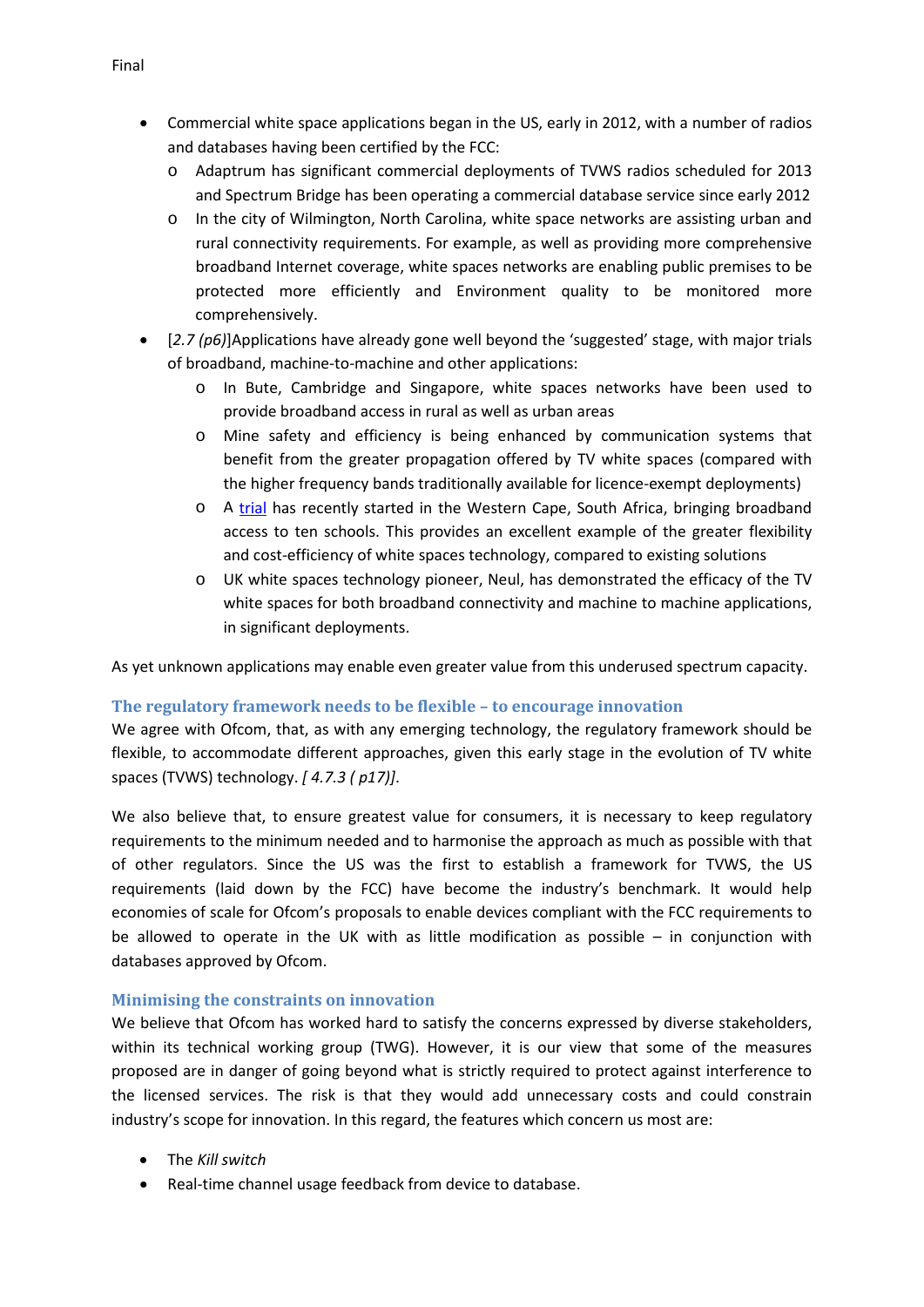We understand Ofcom's desire to leave 'hooks' that could be useful in assisting coexistence of white space applications. However, since these features seem to belong more to network operation than regulation, we suggest that the detailed device-to-database service behaviour associated with these features be left to industry, to define. In this way, innovation coupled with market demand can determine which approaches are most efficient in meeting consumer requirements.

### **Kill Switch - pushing frequency availability updates, from database to device**

We understand that the '*kill switch*', which might be better labelled 'update from the database' is intended to inform white space devices of any changes to the available frequency data they have obtained (which is still within its validity period). Such short notice changes are most likely to arise from PMSE applications, rather than from DTT services. Whilst pushing available frequency data from database to device seems like a good idea, in principle, it raises practical difficulties, which are not encountered when devices request information from the database.

This proposed mechanism would require database services to keep track of potentially large numbers of devices, and their addresses, raising challenges of scale. Reaching white space devices could be difficult, given that they might be located behind firewalls, which are common features of domestic and commercial networks. Opening the possibility of reaching devices in this way also raises security concerns – whether for the correct operation of the white space devices or the safety of other devices and data present on end-user networks.

We suggest that the '*kill switch*' be left optional, such that white space devices in which the feature cannot be implemented could instead be given a shorter validity time (e.g. 60 minutes), for a subset of channels (e.g. 2) in locations where short notice changes are reasonably likely (e.g. near a public venue). By setting a shorter validity time, the relevant white space devices would then automatically re-consult the database with the required frequency.

Another suggested application for the '*kill switch*' is to assist in detecting and addressing interference problems. However:

- It is not clear how such an event would be triggered. The detection of any problem could take some time, such that it may be sufficient to either use the validity time supplied to devices by the database or to request the site operator (e.g. service provider/ property owner) to disable its device or devices
- If a device has only intermittent contact with the database, as might be the case in a remote rural application, for example, then pushing data to the device might not be possible. Nor is there much risk of any significant harm from failing to deliver an update, in such a location.

#### *Related issues on time validity of frequency availability data*

- [*6.16.4 (p39)*] Specifying the same validity time-limit for all devices might lead to overload of database services (WSDB), since it would force all white space devices to re-consult at the same time. A possible alternative would be to specify a duration, within which a further request to the WSDB must be made, if the device is to continue transmissions in the white spaces.
- [*6.19 (p39)*] Setting a longer time validity in rural areas, reflecting lower risk of interference with short-notice PMSE applications, might make life easier for rural workers – who would benefit from longer intervals between requiring Internet access (to connect to a database service).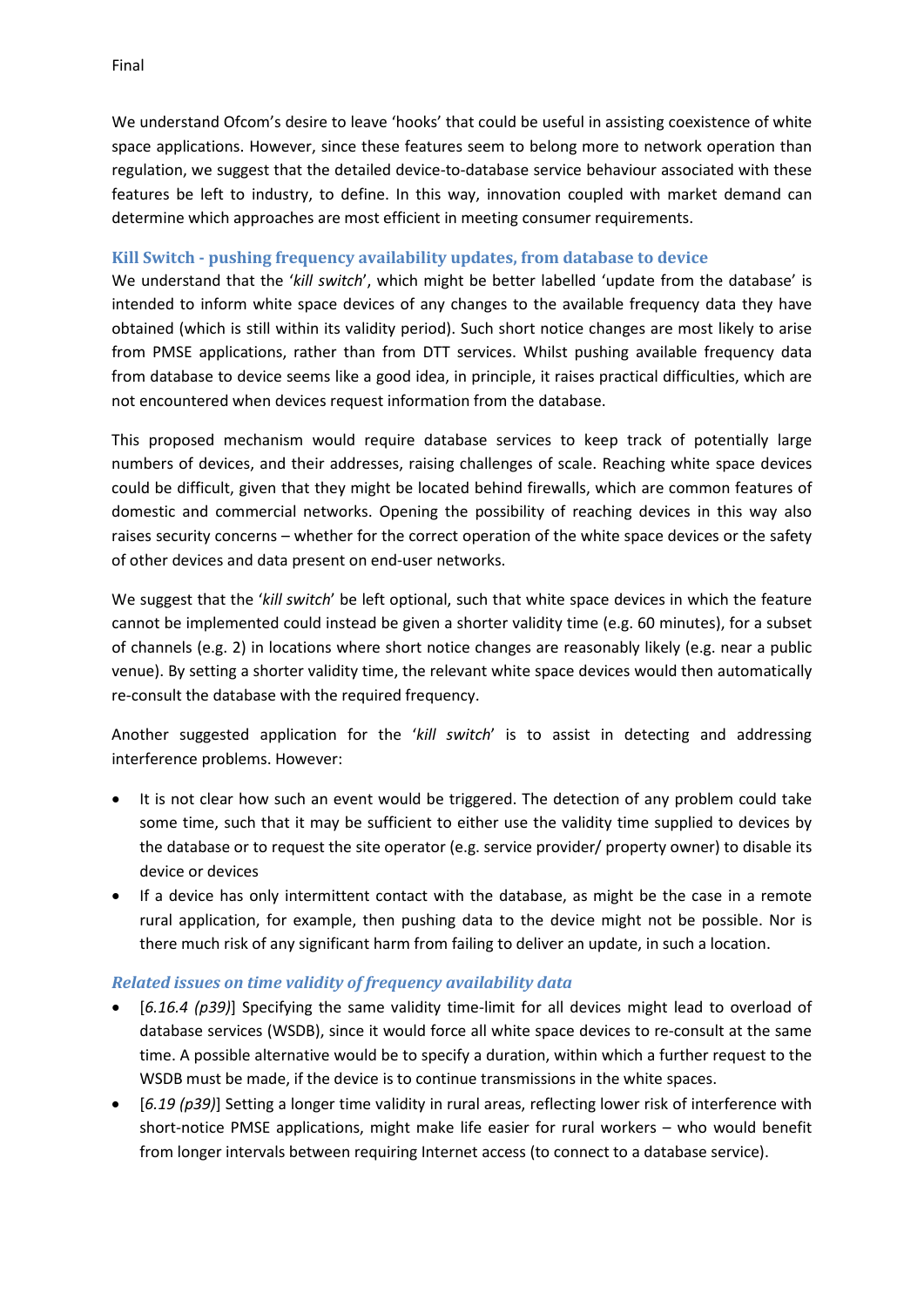# **Real-time notification of channel usage**

Ofcom's proposals [*5.35.5 (p24)*] require white space devices to notify their choice of frequency (or frequencies) to the geolocation database and receive confirmation back from the database, before they can start communicating in the band. We think that this notification/confirmation mechanism should be left optional, at least for devices in the consumer personal/portable category.

We understand that Ofcom intends this real time feedback of frequency usage by white space devices to optimise coexistence of multiple white space applications – particularly assisting service providers using white spaces for wide area networks (such as for rural broadband access). Whilst it seems clear why operators of such wide area networks might want to avoid conflicts in use of the available white space frequencies, we believe that requiring all white space devices to provide the proposed feedback is disproportionate. Devices in the consumer personal/portable category (likely to be the most numerous type) are expected to be operating at much lower power, lower height and indoors, in many cases. Such devices present little risk to wide area networks using white space frequencies and, therefore, should be allowed to move freely between all available channels.

Rapid frequency movement could be used as a means of mitigating interference and driving greater value from white spaces applications (much as Bluetooth technology uses the 2.4 GHz spectrum, to deliver a number of valuable applications). In our view, requiring all white space devices to provide real time channel usage feedback, and await confirmation from the database, would put an unnecessary burden on devices and geolocation databases and result in a waste of communication capacity.

Although we strongly advise against mandating all white space devices to report their channel use in real time, we see little objection to retrospective reporting of channel usage by white space devices, which might assist investigations of interference complaints or be used to research how efficiently spectrum is being used, for example.

If Ofcom deems that certain applications need to be protected against other white space users, in a given area (as is already proposed for PMSE), then this could be handled by reserving frequencies in the geolocation databases, rather than through imposing constraints on white space devices.

In short, we recommend that the real time reporting of channel use be left optional.

# **Relating to Geolocation Database Services**

[*3.14 (p11)*] We support Ofcom's proposal to allow both open and closed database services. This enables the greatest scope for business model innovation and competition.

- We would recommend that Ofcom encourages there to be more than one affordable public (open) database, to ensure that spectrum access remains affordable to all comers. This might arise naturally, but could also be achieved, for example, by requiring major database service providers to offer at least an affordable basic public interface, as well as any closed (private) access mode(s)
- We presume the non-discriminatory requirement [*3.14 bullet 9 (p11)*] applies to open databases, rather than closed.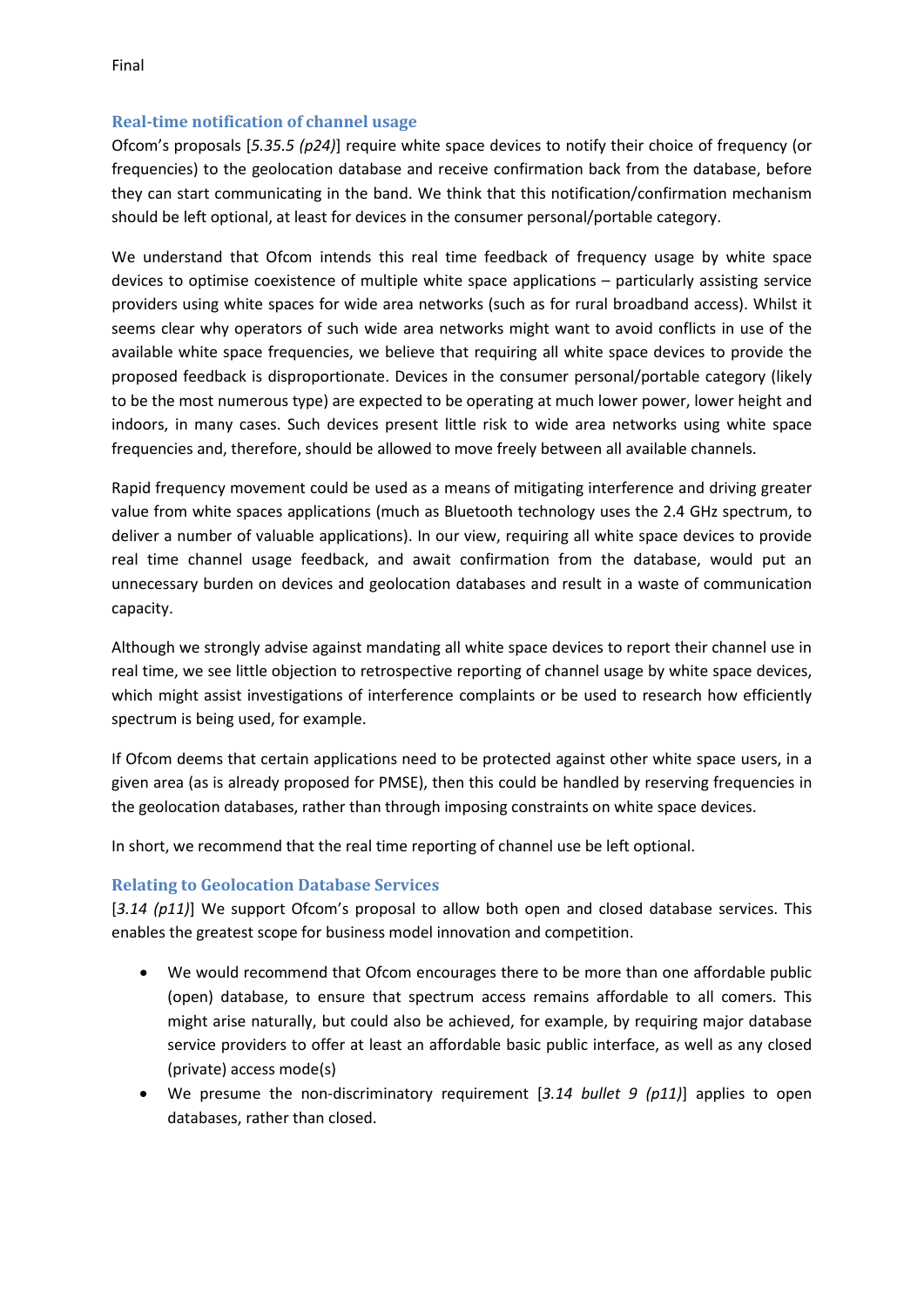[*5.28 (p22)*] We note that white space databases (WSDBs) would be required to keep records of WSD use. We recommend careful consideration of the period for which records need to be kept, to avoid discouraging emerging database service providers.

### **In summary**

We commend Ofcom for its careful work in laying the foundations for dynamic access to the TV white spaces, opening the door to more efficient use of spectrum across all bands and a new era in wireless innovation. Already, commercial and trial applications using TV white spaces, including broadband and machine-to-machine, are demonstrating the value that this approach can deliver.

To ensure that UK consumer/citizens and industry can derive the greatest benefits from this underused spectrum, we urge Ofcom to minimise the regulatory constraints on white space devices. In particular, we recommend that that the '*kill switch*' and *real-time notification/confirmation of channel use* be left optional.

Apart from the details addressed in our comments, above, we fully support Ofcom's proposals for enabling licence-exempt white space devices operation and we encourage it to move ahead as quickly as possible with implementing the regulation, with appropriate Government support where needed. This will help to ensure that the UK reaps the benefits of the considerable regulator and industry investment already made in securing a lead in this exciting new market.

# **Questions and Answers**

A number of the companies whose shared views are represented in this document have provided detailed answers to Ofcom's questions, separately, in their own responses. We seek only to address the broader issues here.

#### **Question 1: Do you agree with our approach to defining the various categories of WSDs?**

Yes, we believe that recognising different categories is helpful to ensuring greater efficiency and value from spectrum use. It is clear, for example, that fixed rural broadband access applications need quite different sharing assumptions than personal/portable devices do. By differentiating between these, each category should be allowed to enjoy the flexibility to use spectrum commensurate with assumptions which are appropriate to that type of device. For example, professionally installed rural base-stations should enjoy higher power limits than would be appropriate for personal /portable devices.

#### **Question 2: Do you agree with our proposed sequence of operations for WSDs**

We agree with the proposed sequence, in general, with the exception of mandating feedback of selected channel and the need to wait for confirmation from the database.

**Question 3: Do you agree with our proposed additional operational requirements for master WSDs?**

[No comment.]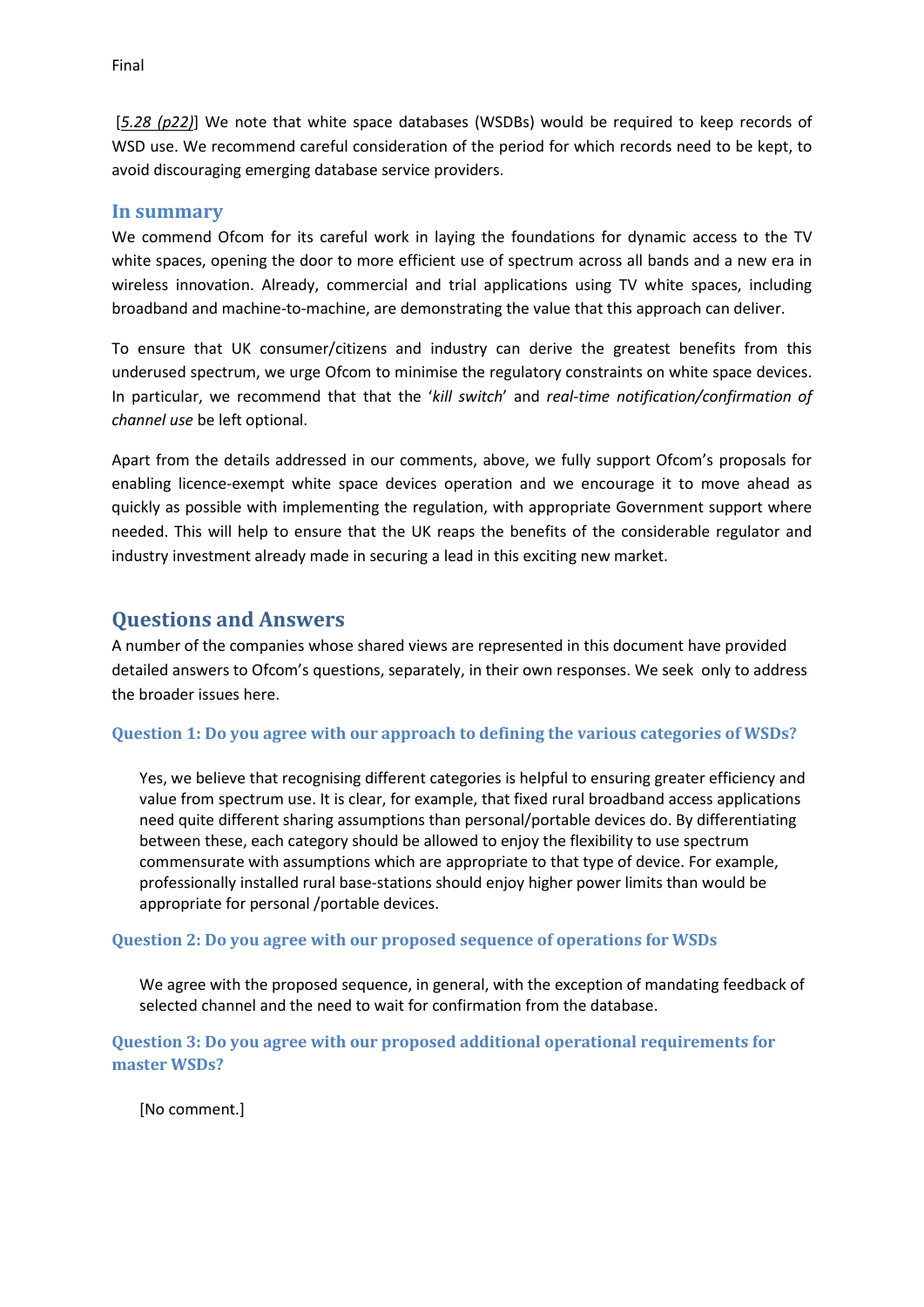#### Final

## **Question 4: Do you agree with our proposed additional operational requirements for Slave WSDs?**

- Paragraph 5.76 states that a slave WSD must cease transmission if it loses communication with the master WSD for more than **5 seconds**.
	- o There are a number of use cases that would be precluded by this constraint. Checking communications every 5 seconds would pose an extreme burden on many device types, especially those which are battery powered.
	- $\circ$  In general, the protection limits for a given location (pixel) are static. It is highly unlikely that a slave WSD would move into a different protection zone in the time span of a few seconds (100 meters (per pixel) in 5 second implies a speed of the order of 45 mph or 72 kph). Since many slave WSD use cases (being managed by a master WSD) are likely to involve stationary devices, we suggest that the requirements of a likely minority of rapidly moving slave devices be handled separately – for example using a separate technology identifier (or set thereof).
	- o This requirement potentially creates denial of service vulnerabilities for WSDs. If one (or many) WSD disrupts the communication of another for 5 seconds or more, it would cause the victim WSD to cease operation. This could lead to wasteful congestion of the white space spectrum as slave WSDs struggle to establish and maintain a connection with master WSDs.
- Paragraph 5.4 implies that all slave devices within the master WSD's coverage area will receive a set of generic, default, cautious operational parameters.
	- $\circ$  If the slave device has a geo-location capability, we think it would be better for it to receive more accurate (non-default) operating parameters for its exact location. This seems to be possible, given the language in paragraph 5.33, but paragraph 5.4 sub-paragraph (b) does not make that clear.

## **Question 5: Do you agree with the proposed device parameters, operational parameters and channel usage parameters**

Yes, in general. However, we would like to note the following points.

- It is important to maintain as close an alignment with IETF PAWS, to maximise the harmonisation benefits. It will also be necessary to accommodate other bands in future.
- Paragraph 5.12 states that vertical geo-location capability is optional for both master and slave WSDs, but only mentions height above sea level.
	- o Some geo-location technologies might not use mean sea level as a vertical reference point. We think it would be beneficial to allow height data to be specified using other common formats, for example, above ground level.
- Paragraph 5.53 states that device parameters must be determined automatically
	- o This eliminates the possibility for having manually entered information, even for "professionally installed" equipment.
	- o We are concerned that this would preclude a number of valuable applications where automatic location determination is challenging or impossible, for example, in underground locations. The places where automatic geo-location is difficult also tend to be places where WSDs are less likely to cause interference.